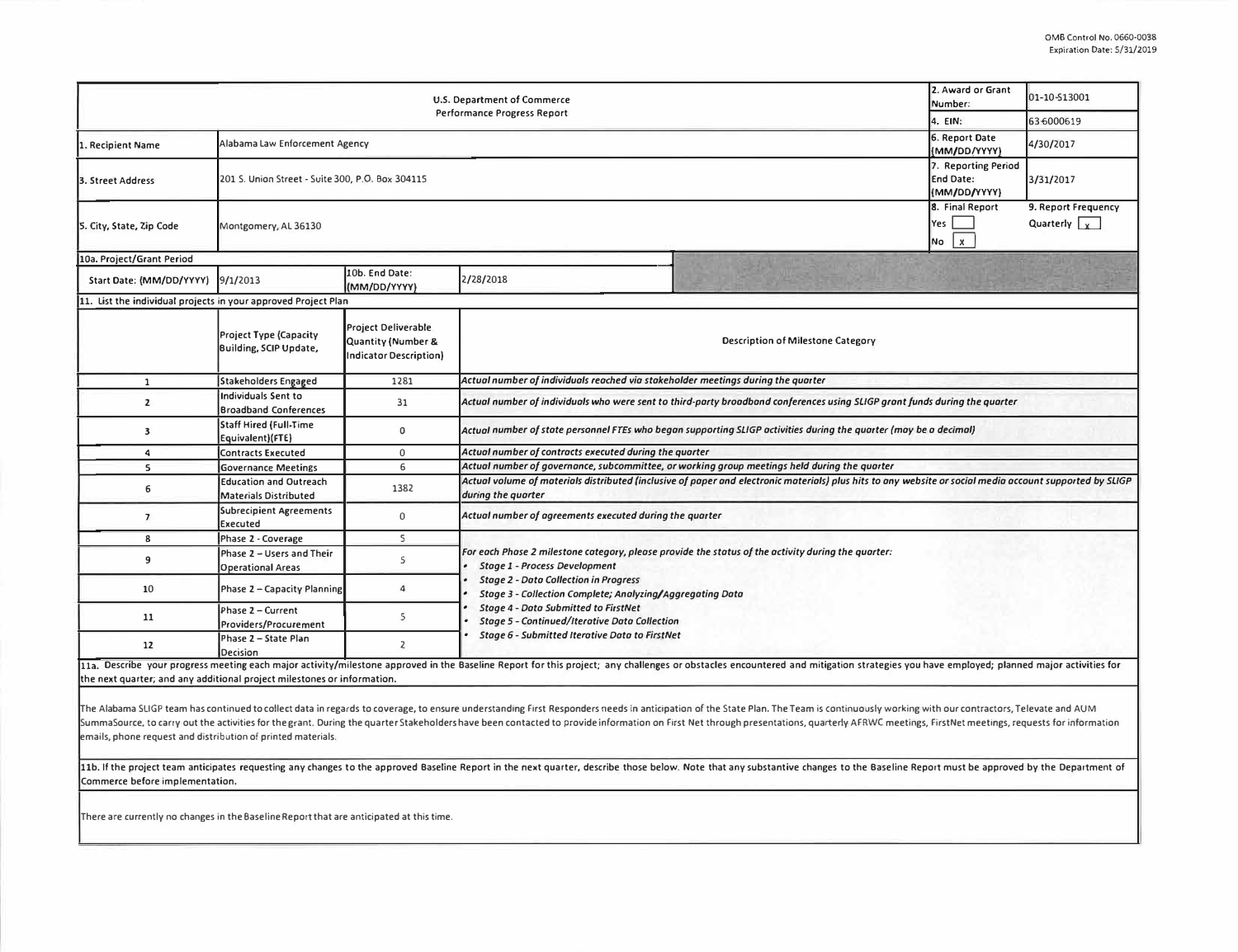**llc. Provide any other information that would be useful to NTIA as it assesses this project's progress.** 

The Alabama SLIGP team and the Alabama First Responder Wireless Commission have begun to develop a State Plan Review Process. The utilization of three working groups, (the Technical, End Users, and Business/Policy working **SLIGP team has been able to engage commissioners and representatives to anticipate the State Plan** 

**lld. Describe any success stories or best practices you have identified. Please be as specific as possible.** 

Stakeholder's engagement by AUM SummaSource has increased the participation in multiple First Responder/Public Safety conferences throughout the state. The personnel from AUM SummaSource has attended conferences as vendors **presenters to provide an increase in education and outreach that will continue to grow over the course of the grant.** 

**12. Personnel** 

**lZa. If the project is not fully staffed, describe how any lack of staffing may impact the project's time line and when the project will be fully staffed.** 

| 12b. Staffing Table - Please include all staff that have contributed time to the project. Please do not remove individuals from this table. |                                                  |                                                                                                                                                                                                                                                                                    |                                                                                                          |                      |                                             |                   |                 |                                                |                                          |
|---------------------------------------------------------------------------------------------------------------------------------------------|--------------------------------------------------|------------------------------------------------------------------------------------------------------------------------------------------------------------------------------------------------------------------------------------------------------------------------------------|----------------------------------------------------------------------------------------------------------|----------------------|---------------------------------------------|-------------------|-----------------|------------------------------------------------|------------------------------------------|
| <b>Job Title</b>                                                                                                                            | FTE%                                             |                                                                                                                                                                                                                                                                                    | <b>Project (s) Assigned</b>                                                                              |                      |                                             |                   |                 |                                                |                                          |
| <b>FirstNET SPOC</b>                                                                                                                        | 25%                                              |                                                                                                                                                                                                                                                                                    | The Alabama SPOC serves as the state's Simgle Point of Contact between FirstNet and the State of Alabama |                      |                                             |                   |                 |                                                |                                          |
| <b>Program Manager</b>                                                                                                                      | 25%                                              |                                                                                                                                                                                                                                                                                    | Project Oversight and Management; Education and Outreach efforts; Budget updates; Reporting updates      |                      |                                             |                   |                 |                                                |                                          |
| <b>Project Support Assistant</b>                                                                                                            | 55%                                              | Assist in travel arrangements for team conference attendance: contact efforts with wireless commission; assist with meeting logistics and execution;<br>posting of information to websites and social media; research and other administrative projects as needed and/or required. |                                                                                                          |                      |                                             |                   |                 | $-20%$                                         |                                          |
| <b>ALEA Deputy Secretary</b>                                                                                                                | 10%                                              | Assist SPOC in decision making process of RFP release; Quarterly meeting of Alabama First Responder Wireless Commission                                                                                                                                                            |                                                                                                          |                      |                                             |                   |                 |                                                |                                          |
| <b>ALEA Public Information Officer</b>                                                                                                      | 5%                                               | Send out media releases regarding FirstNet/SLIGP related topics; Attended ALEA CJIS User Conference as staff and answered basic questions regarding<br>project.                                                                                                                    |                                                                                                          |                      |                                             |                   |                 |                                                |                                          |
| Project Manager - E & O                                                                                                                     | 0%                                               |                                                                                                                                                                                                                                                                                    | <b>Education and Outreach Project Manager</b>                                                            |                      |                                             |                   |                 |                                                |                                          |
| <b>Attorney</b>                                                                                                                             | 0%                                               | Legal                                                                                                                                                                                                                                                                              |                                                                                                          |                      |                                             |                   |                 |                                                |                                          |
| <b>SWIC</b>                                                                                                                                 |                                                  |                                                                                                                                                                                                                                                                                    | <b>Project Oversight and Management</b>                                                                  |                      |                                             |                   |                 |                                                |                                          |
| IП                                                                                                                                          | 22%                                              | Construction of website for FirstNET.                                                                                                                                                                                                                                              |                                                                                                          |                      |                                             |                   |                 |                                                |                                          |
| <b>ALEA Director of</b><br>Communication                                                                                                    | 10%                                              |                                                                                                                                                                                                                                                                                    |                                                                                                          |                      |                                             |                   |                 |                                                |                                          |
| 13. Subcontracts (Vendors and/or Subrecipients)                                                                                             |                                                  |                                                                                                                                                                                                                                                                                    |                                                                                                          |                      |                                             |                   |                 |                                                |                                          |
| 13a. Subcontracts Table – Include all subcontractors. The totals from this table must equal the "Subcontracts Total" in Question 14f.       |                                                  |                                                                                                                                                                                                                                                                                    |                                                                                                          |                      |                                             |                   |                 |                                                |                                          |
| <b>Name</b>                                                                                                                                 | <b>Subcontract Purpose</b>                       |                                                                                                                                                                                                                                                                                    | <b>Type</b><br>(Vendor/Subrec.)                                                                          | RFP/RFQ Issued (Y/N) | <b>Contract</b><br><b>Executed</b><br>(Y/N) | <b>Start Date</b> | <b>End Date</b> | <b>Total Federal Funds</b><br><b>Allocated</b> | <b>Total Matching Funds</b><br>Allocated |
| <b>Auburn University at</b><br>Montgomery                                                                                                   | <b>Education and Outreach Project Management</b> |                                                                                                                                                                                                                                                                                    | <b>IContractor</b>                                                                                       |                      | Y                                           | 11/1/2016         | 2/28/2018       | \$754,926,00                                   | \$0.00                                   |
| Televate                                                                                                                                    | <b>SLIGP Support and Data Collection</b>         |                                                                                                                                                                                                                                                                                    | <b>Contractor</b>                                                                                        |                      | Y                                           | 10/1/2015         | 9/30/2017       | \$500,000.00                                   | \$0.00                                   |
| <b>Curtis Nail</b>                                                                                                                          | Project Management - Governance and Planning     |                                                                                                                                                                                                                                                                                    | <b>Contractor</b>                                                                                        | Y                    | Y                                           | 4/16/2014         | 9/8/2016        | \$152,432.00                                   | \$0.00                                   |
|                                                                                                                                             |                                                  |                                                                                                                                                                                                                                                                                    |                                                                                                          |                      |                                             |                   |                 |                                                |                                          |
| 13b. Describe any challenges encountered with vendors and/or subrecipients.                                                                 |                                                  |                                                                                                                                                                                                                                                                                    |                                                                                                          |                      |                                             |                   |                 |                                                |                                          |
|                                                                                                                                             |                                                  |                                                                                                                                                                                                                                                                                    |                                                                                                          |                      |                                             |                   |                 |                                                |                                          |

The Alabama FirstNet team anticipates that the pace of the state plan review process will prove challenging to the members of the Alabama First Responder Wireless Commission, but is in the process of identifying technical **state plan review process.**